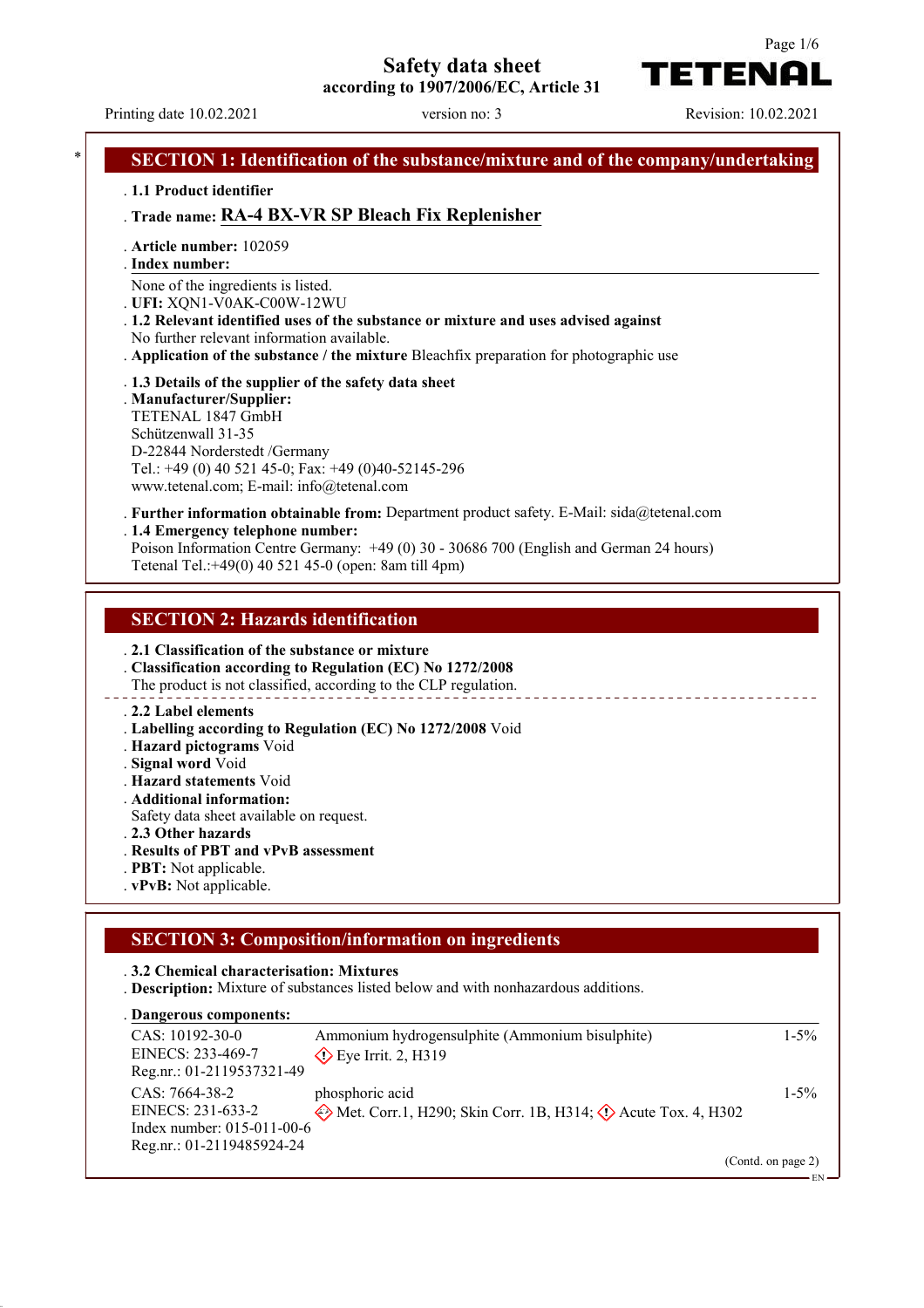Printing date 10.02.2021 version no: 3 Revision: 10.02.2021

#### **Trade name: RA-4 BX-VR SP Bleach Fix Replenisher**

. **Additional information:** For the wording of the listed hazard phrases refer to section 16.

#### **SECTION 4: First aid measures**

. **4.1 Description of first aid measures**

- . **General information:** Immediately remove any clothing/shoes soiled by the product.
- . **After inhalation:** Supply fresh air.
- . **After skin contact:** Immediately rinse with water.
- . **After eye contact:** Rinse opened eye for several (15 min) under running water.
- . **After swallowing:** Rinse out mouth and then drink plenty of water.
- . **4.2 Most important symptoms and effects, both acute and delayed**
- No further relevant information available.
- . **4.3 Indication of any immediate medical attention and special treatment needed**
- No further relevant information available.

#### **SECTION 5: Firefighting measures**

. **5.1 Extinguishing media**

. **Suitable extinguishing agents:**

- CO2, powder or water spray. Fight larger fires with water spray or alcohol resistant foam.
- . **5.2 Special hazards arising from the substance or mixture** No further relevant information available.
- . **5.3 Advice for firefighters**
- . **Protective equipment:** No special measures required.

#### **SECTION 6: Accidental release measures**

. **6.1 Personal precautions, protective equipment and emergency procedures** Ensure adequate ventilation

. **6.2 Environmental precautions:**

Dilute with plenty of water.

Do not allow to enter sewers/ surface or ground water.

. **6.3 Methods and material for containment and cleaning up:**

Absorb with liquid-binding material (sand, diatomite, acid binders, universal binders, sawdust). Pick up mechanically.

. **6.4 Reference to other sections** No dangerous substances are released.

### **SECTION 7: Handling and storage**

- . **7.1 Precautions for safe handling** No special measures required.
- . **Information about fire and explosion protection:** Protect from heat.

#### . **7.2 Conditions for safe storage, including any incompatibilities**

. **Storage:**

- . **Requirements to be met by storerooms and receptacles:** No special requirements.
- . **Information about storage in one common storage facility:** Store away from foodstuffs.
- . **Further information about storage conditions:**
- Protect from heat and direct sunlight.

Store under lock and key and out of the reach of children.

Recommended storage temperature: 5-30°C

. **7.3 Specific end use(s)** No further relevant information available.

### **SECTION 8: Exposure controls/personal protection**

. **8.1 Control parameters**

. **Additional information about design of technical facilities:** No further data; see item 7.

(Contd. on page 3)

#### (Contd. of page 1)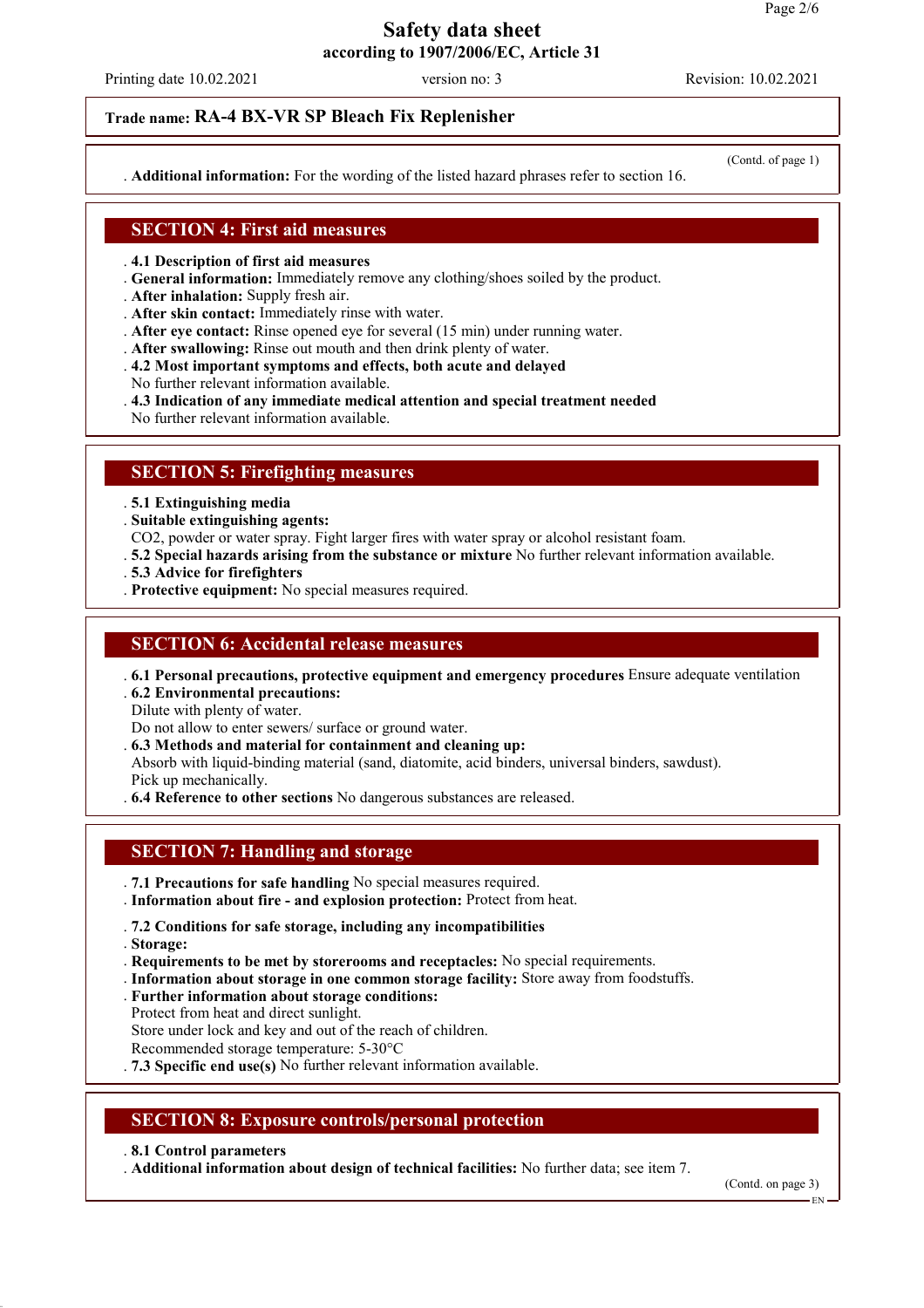Printing date 10.02.2021 version no: 3 Revision: 10.02.2021

# **Trade name: RA-4 BX-VR SP Bleach Fix Replenisher**

|                                                                                                                                                         | (Contd. of page 2)<br>. Ingredients with limit values that require monitoring at the workplace:                                                                                                                                                                                                                                                                                                                                                                                                                                                                                                                                                                                                                                                                                                                                                                                                                                                                                                                    |
|---------------------------------------------------------------------------------------------------------------------------------------------------------|--------------------------------------------------------------------------------------------------------------------------------------------------------------------------------------------------------------------------------------------------------------------------------------------------------------------------------------------------------------------------------------------------------------------------------------------------------------------------------------------------------------------------------------------------------------------------------------------------------------------------------------------------------------------------------------------------------------------------------------------------------------------------------------------------------------------------------------------------------------------------------------------------------------------------------------------------------------------------------------------------------------------|
|                                                                                                                                                         | 7664-38-2 phosphoric acid (1-5%)                                                                                                                                                                                                                                                                                                                                                                                                                                                                                                                                                                                                                                                                                                                                                                                                                                                                                                                                                                                   |
|                                                                                                                                                         | WEL (Great Britain) Short-term value: 2 mg/m <sup>3</sup>                                                                                                                                                                                                                                                                                                                                                                                                                                                                                                                                                                                                                                                                                                                                                                                                                                                                                                                                                          |
|                                                                                                                                                         | Long-term value: $1 \text{ mg/m}^3$                                                                                                                                                                                                                                                                                                                                                                                                                                                                                                                                                                                                                                                                                                                                                                                                                                                                                                                                                                                |
| <b>IOELV (EU)</b>                                                                                                                                       | Short-term value: $2 \text{ mg/m}^3$                                                                                                                                                                                                                                                                                                                                                                                                                                                                                                                                                                                                                                                                                                                                                                                                                                                                                                                                                                               |
|                                                                                                                                                         | Long-term value: $1 \text{ mg/m}^3$                                                                                                                                                                                                                                                                                                                                                                                                                                                                                                                                                                                                                                                                                                                                                                                                                                                                                                                                                                                |
| PEL (USA)                                                                                                                                               | Long-term value: $1 \text{ mg/m}^3$                                                                                                                                                                                                                                                                                                                                                                                                                                                                                                                                                                                                                                                                                                                                                                                                                                                                                                                                                                                |
| REL (USA)                                                                                                                                               | Short-term value: $3 \text{ mg/m}^3$<br>Long-term value: $1 \text{ mg/m}^3$                                                                                                                                                                                                                                                                                                                                                                                                                                                                                                                                                                                                                                                                                                                                                                                                                                                                                                                                        |
| TLV (USA)                                                                                                                                               | Short-term value: $3 \text{ mg/m}^3$<br>Long-term value: $1 \text{ mg/m}^3$                                                                                                                                                                                                                                                                                                                                                                                                                                                                                                                                                                                                                                                                                                                                                                                                                                                                                                                                        |
| <b>DNELs</b>                                                                                                                                            |                                                                                                                                                                                                                                                                                                                                                                                                                                                                                                                                                                                                                                                                                                                                                                                                                                                                                                                                                                                                                    |
| 7664-38-2 phosphoric acid                                                                                                                               |                                                                                                                                                                                                                                                                                                                                                                                                                                                                                                                                                                                                                                                                                                                                                                                                                                                                                                                                                                                                                    |
|                                                                                                                                                         | Inhalative Akute /short-term exposure - local effects $2 \text{ mg/m}^3$ (-)                                                                                                                                                                                                                                                                                                                                                                                                                                                                                                                                                                                                                                                                                                                                                                                                                                                                                                                                       |
|                                                                                                                                                         | Long-term - local - effects<br>$1 \text{ mg/m}^3$ (-)                                                                                                                                                                                                                                                                                                                                                                                                                                                                                                                                                                                                                                                                                                                                                                                                                                                                                                                                                              |
|                                                                                                                                                         | $0.73$ mg/m <sup>3</sup> (-)<br>Long-term - local effects                                                                                                                                                                                                                                                                                                                                                                                                                                                                                                                                                                                                                                                                                                                                                                                                                                                                                                                                                          |
|                                                                                                                                                         | . Additional information: The lists valid during the making were used as basis.                                                                                                                                                                                                                                                                                                                                                                                                                                                                                                                                                                                                                                                                                                                                                                                                                                                                                                                                    |
| . Protection of hands:<br>Impervious gloves<br>. Material of gloves<br>application.<br>Neoprene gloves<br>observed.<br>. Eye protection: Safety glasses | . General protective and hygienic measures:<br>The usual precautionary measures are to be adhered to when handling chemicals.<br>Avoid contact with the eyes and skin.<br>. Respiratory protection: Ensure adequate ventilation<br>The glove material has to be impermeable and resistant to the product/ the substance/ the preparation.<br>Selection of the glove material on consideration of the penetration times, rates of diffusion and the degradation<br>The selection of the suitable gloves does not only depend on the material, but also on further marks of quality<br>and varies from manufacturer to manufacturer. As the product is a preparation of several substances, the<br>resistance of the glove material can not be calculated in advance and has therefore to be checked prior to the<br>Penetration time of glove material<br>The exact break trough time has to be found out by the manufacturer of the protective gloves and has to be<br>. Body protection: Protective work clothing |
|                                                                                                                                                         | <b>SECTION 9: Physical and chemical properties</b>                                                                                                                                                                                                                                                                                                                                                                                                                                                                                                                                                                                                                                                                                                                                                                                                                                                                                                                                                                 |
| <b>General Information</b><br>. Appearance:<br>Form:<br>Colour:                                                                                         | .9.1 Information on basic physical and chemical properties<br>Fluid<br>red brown<br>Odourless                                                                                                                                                                                                                                                                                                                                                                                                                                                                                                                                                                                                                                                                                                                                                                                                                                                                                                                      |
| Odour:                                                                                                                                                  |                                                                                                                                                                                                                                                                                                                                                                                                                                                                                                                                                                                                                                                                                                                                                                                                                                                                                                                                                                                                                    |
| . pH-value at $20 °C$ :                                                                                                                                 | $\sim\!\!6$                                                                                                                                                                                                                                                                                                                                                                                                                                                                                                                                                                                                                                                                                                                                                                                                                                                                                                                                                                                                        |
| . Change in condition                                                                                                                                   | Melting point/freezing point:<br>Undetermined.<br>Initial boiling point and boiling range: $>100 °C$                                                                                                                                                                                                                                                                                                                                                                                                                                                                                                                                                                                                                                                                                                                                                                                                                                                                                                               |

. **Flash point:** Not applicable.

(Contd. on page 4)

EN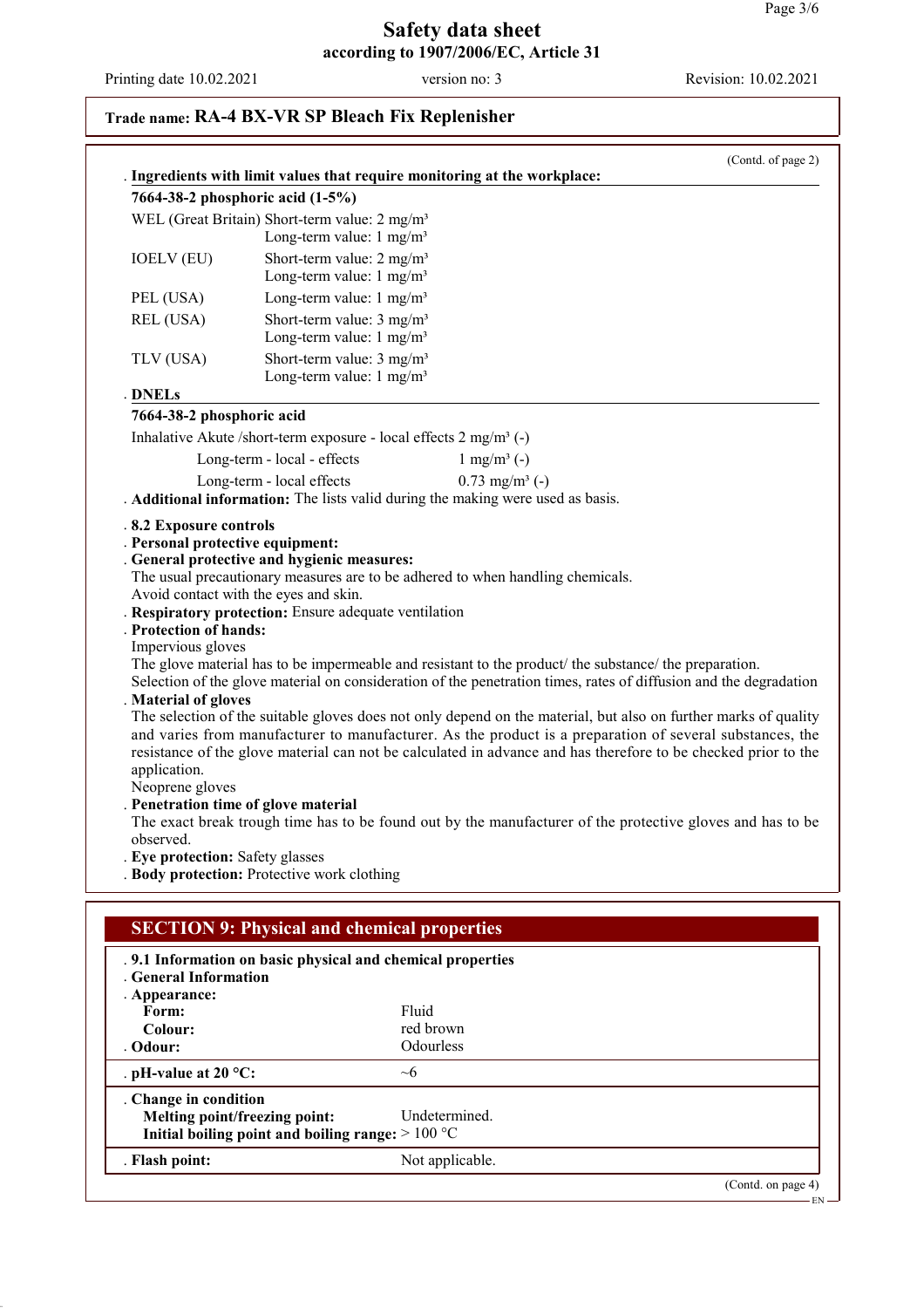Printing date 10.02.2021 version no: 3 Revision: 10.02.2021

#### **Trade name: RA-4 BX-VR SP Bleach Fix Replenisher**

|                                              | (Contd. of page 3)                            |  |
|----------------------------------------------|-----------------------------------------------|--|
| . Auto-ignition temperature:                 | Product is not selfigniting.                  |  |
| . Explosive properties:                      | Product does not present an explosion hazard. |  |
| . Vapour pressure:                           | Not determined.                               |  |
| . Density at $20^{\circ}$ C:                 | $\sim$ 1 g/cm <sup>3</sup>                    |  |
| . Solubility in / Miscibility with<br>water: | Fully miscible.                               |  |
| . Viscosity:<br>Dynamic:<br>Kinematic:       | Not determined.<br>Not determined.            |  |
| . Solvent content:<br>Water:<br>$VOC$ (EC)   | 50-90 $\%$<br>$0.00\%$                        |  |
| Solids content:                              | $0.0\%$                                       |  |
| . 9.2 Other information                      | No further relevant information available.    |  |

### **SECTION 10: Stability and reactivity**

. **10.1 Reactivity** No further relevant information available.

- . **10.2 Chemical stability**
- . **Thermal decomposition / conditions to be avoided:** Stable at environment temperature.
- . **10.3 Possibility of hazardous reactions** Reacts with acids, alkalis and oxidising agents.
- . **10.4 Conditions to avoid** No further relevant information available.
- . **10.5 Incompatible materials:** No further relevant information available.
- . **10.6 Hazardous decomposition products:** Irritant gases/vapours

### **SECTION 11: Toxicological information**

#### . **11.1 Information on toxicological effects**

. **Acute toxicity** Based on available data, the classification criteria are not met.

#### **LD/LC50 values relevant for classification:** .

#### **7664-38-2 phosphoric acid**

Oral LD50 1,530-3,500 mg/kg (rat)

Dermal LD50 2,740 mg/kg (rabbit)

Inhalative LC50 1 mg/l (rabbit)

- . **Primary irritant effect:**
- . **Skin corrosion/irritation** Based on available data, the classification criteria are not met.
- . **Serious eye damage/irritation** Based on available data, the classification criteria are not met.
- . **Respiratory or skin sensitisation** Based on available data, the classification criteria are not met.
- . **Additional toxicological information:**
- . **Acute effects (acute toxicity, irritation and corrosivity)**
- When used and handled according to specifications, the product does not have any harmful effects to our experience and the information provided to us.
- . **CMR effects (carcinogenity, mutagenicity and toxicity for reproduction)**
- . **Germ cell mutagenicity** Based on available data, the classification criteria are not met.
- . **Carcinogenicity** Based on available data, the classification criteria are not met.
- . **Reproductive toxicity** Based on available data, the classification criteria are not met.
- . **STOT-single exposure** Based on available data, the classification criteria are not met.
- . **STOT-repeated exposure** Based on available data, the classification criteria are not met.

(Contd. on page 5)

EN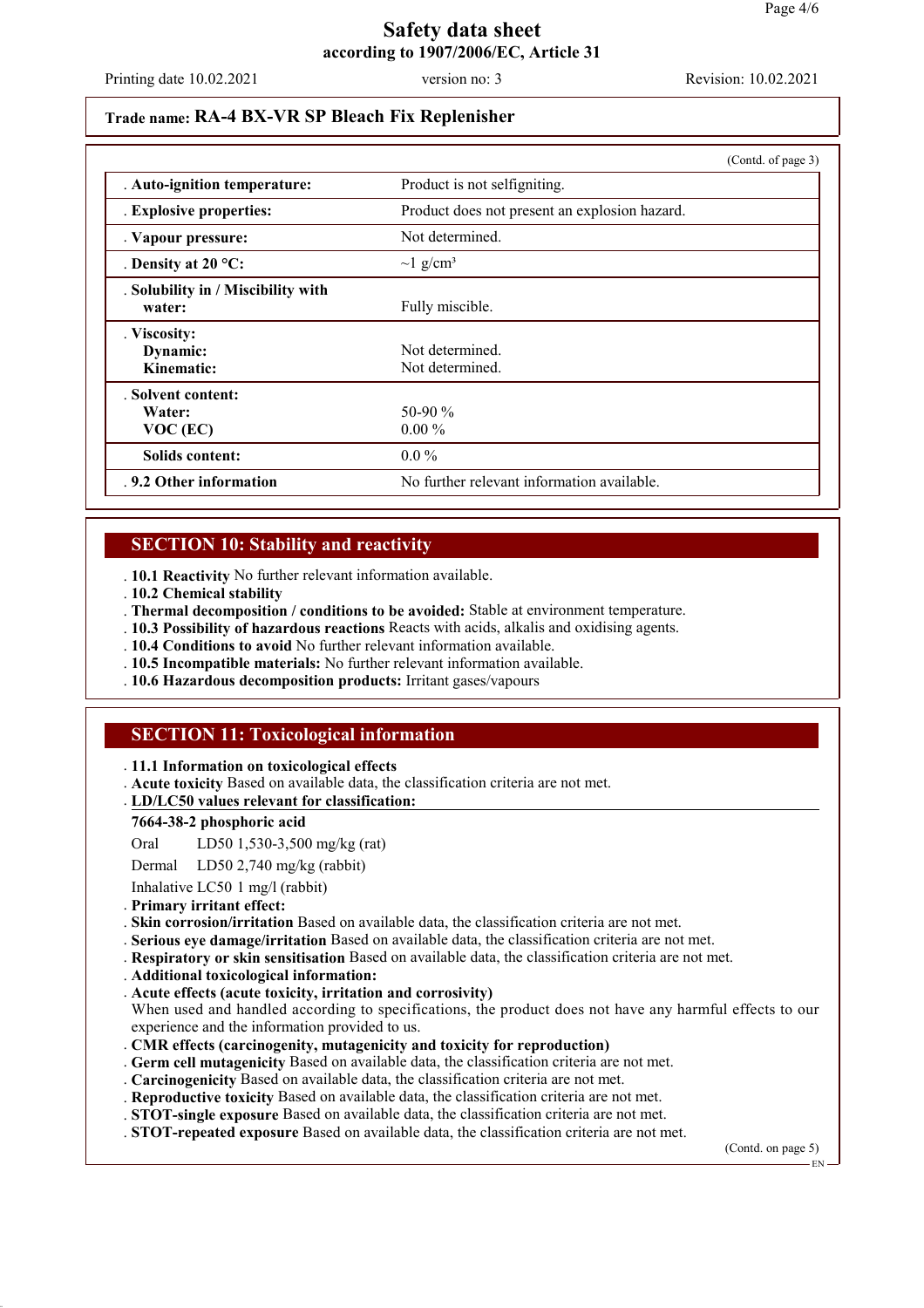Printing date 10.02.2021 version no: 3 Revision: 10.02.2021

### **Trade name: RA-4 BX-VR SP Bleach Fix Replenisher**

. **Aspiration hazard** Based on available data, the classification criteria are not met.

(Contd. of page 4)

### **SECTION 12: Ecological information**

- . **12.1 Toxicity**
- **Aquatic toxicity:** .

#### **7664-38-2 phosphoric acid**

EC50 24 mg/l (daphnia magna (Water flea))

- $LC50 > 100$  mg/l (fish)
- . **12.2 Persistence and degradability** No further relevant information available.
- . **12.3 Bioaccumulative potential** No further relevant information available.
- . **12.4 Mobility in soil** No further relevant information available.
- . **Additional ecological information:**
- . **General notes:**

Do not allow product to reach ground water, water course or sewage system.

Water hazard class 1 (German Regulation) (Self-assessment): slightly hazardous for water

- . **12.5 Results of PBT and vPvB assessment**
- . **PBT:** Not applicable.
- . **vPvB:** Not applicable.
- . **12.6 Other adverse effects** No further relevant information available.

#### **SECTION 13: Disposal considerations**

. **13.1 Waste treatment methods**

- . **Recommendation** Smaller quantities can be disposed of with household waste.
- **European waste catalogue** .
- 09 01 05\* bleach solutions and bleach fixer solutions
- . **Uncleaned packaging:**
- . **Recommendation:** Disposal must be made according to official regulations.
- . **Recommended cleansing agents:** Water, if necessary together with cleansing agents.

#### **SECTION 14: Transport information**

| $.14.1$ UN-Number<br>. ADR, ADN, IMDG, IATA       | Void            |                             |  |  |
|---------------------------------------------------|-----------------|-----------------------------|--|--|
|                                                   |                 |                             |  |  |
| . 14.2 UN proper shipping name<br>. ADR           | Void            |                             |  |  |
| . ADN, IMDG, IATA                                 | Void            |                             |  |  |
| . 14.3 Transport hazard class(es)                 |                 |                             |  |  |
| . ADR, ADN, IMDG, IATA                            |                 |                             |  |  |
| . Class                                           | Void            |                             |  |  |
| . 14.4 Packing group                              |                 |                             |  |  |
| . ADR, IMDG, IATA                                 | Void            |                             |  |  |
| . 14.5 Environmental hazards:                     |                 |                             |  |  |
| . Marine pollutant:                               | N <sub>0</sub>  |                             |  |  |
| . 14.6 Special precautions for user               | Not applicable. |                             |  |  |
| . 14.7 Transport in bulk according to Annex II of |                 |                             |  |  |
| Marpol and the IBC Code                           | Not applicable. |                             |  |  |
| . UN "Model Regulation":                          | Void            |                             |  |  |
|                                                   |                 | (Contd. on page 6)<br>$EN-$ |  |  |